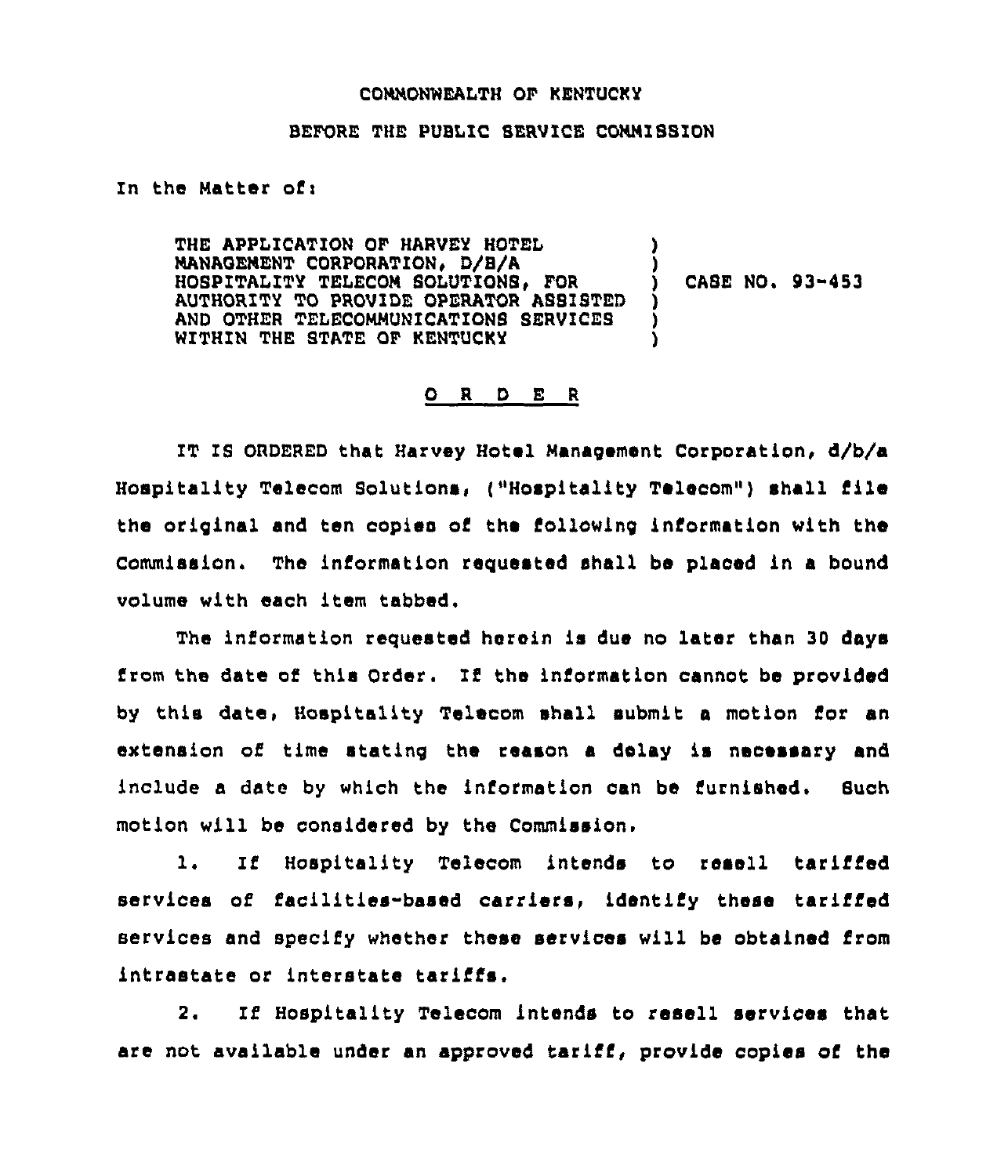contracts which govorn tho terms of the agreement between Hospitality Tolocom and its facilitlos-basod carriers <sup>~</sup>

3. Refer to the last paragraph on page 3 of Hospitality Talacom's application, Is Hospitality Talocom aware of and willing to comply with the provisions contained in Administrative Case No. 338<sup>1</sup> pertaining to enhanced services such as voice message sarvlcos7

4. Does Hospitality Telacom intend to provide Customor-Ownad, Coin-Operated Tolephono {"COCOT") sorvlce7 If ao, ls Hospitality Telacom awaro of and willing to comply with all the provisions contained in Administrative Case Nos. 337<sup>2</sup> and 3487<sup>3</sup>

Is Hospitality Telocom aware of and willing to oomply 5. with all the provisions contained ln Administrative Case No.

Provide an estlmato of salos revenues for Hospitality 6. Telacom's first <sup>2</sup> years of Kontucky operations. Explain how Hospitality Talecom arrived at those estimates, If estimates are based upon a markot study, provide a copy of this study.

 $\mathbf{1}$ Administrative Case No. 338, Inquiry Into the Provision of Enhanced Services in Kentucky, Orders dated July 14, 1992, October 27, 1992, and December 1, 1992.

 $\mathbf{a}$ Administrative Case No. 337, The Invostigation and Review of Customer-Owned, Coin-Operated Telephone Regulation, Orders October 7, 1991, November 8, 1991, and December 20, 1991

 $\mathbf{J}$ Administrative Case No. 348, An Investigation Into Reporting Requirements and Assessments for Customer-Owned Coin-Operated Telephones, Order dated October 26, 1993.

Admlniatratl,ve Case No. 330, Policy and Procedures ln the Provision of Operated Assisted Telecommunications Services, Orders dated March 27 and May 3, 1951.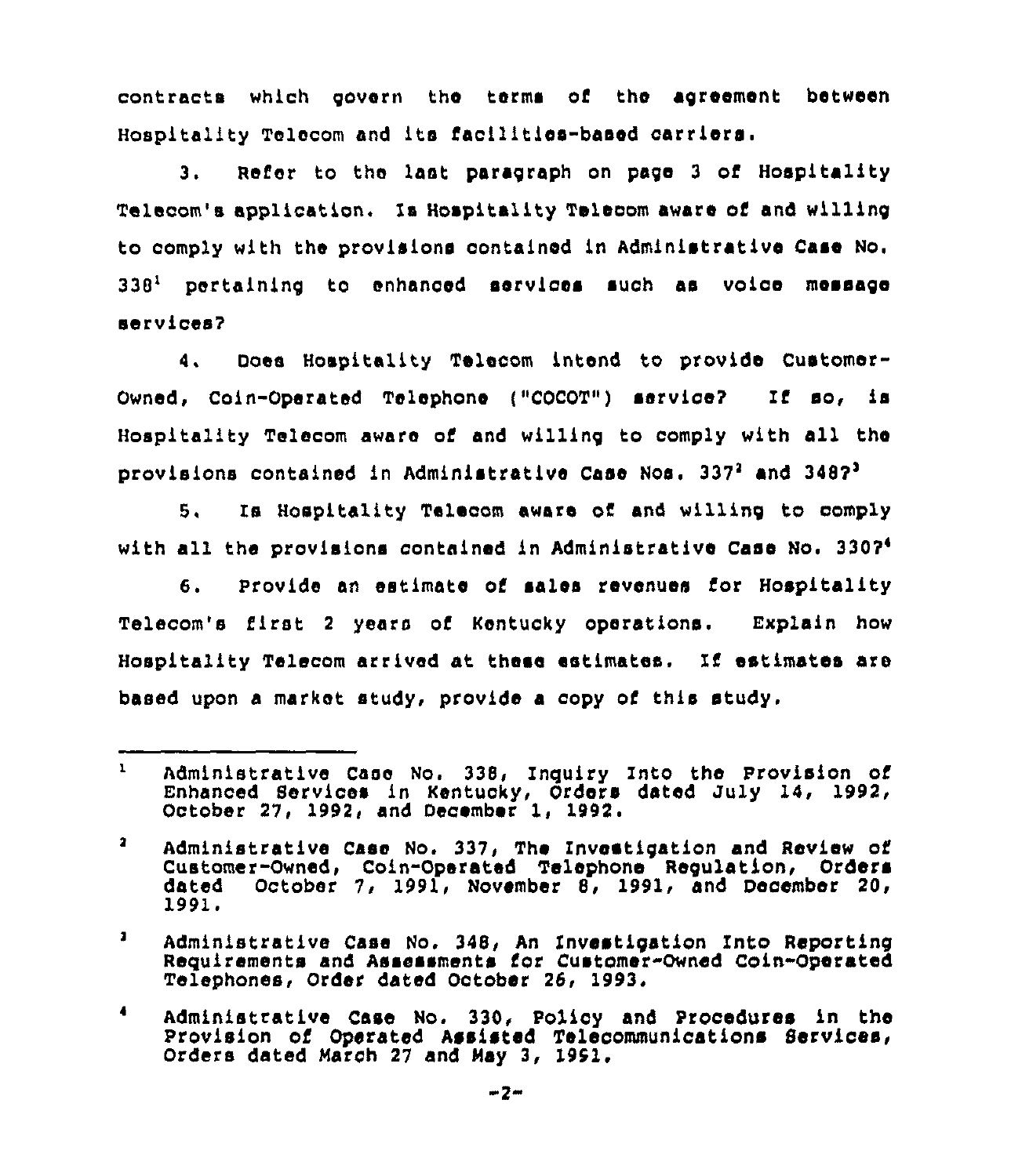7, Ie Hospitality Telecom aware of and able to comply with the provisions of Administrative Case No. 3237<sup>6</sup>

 $8.$ Provide any contracts Hospitality Telecom has with underlying oarriers and contractors for the provision of operatorassisted services in the Commonwealth of Kentucky.

9. Pursuant to 807 KAR 5:006, Section 13(1)(a), provide a toll-free number or provision for accepting collect oalls for customer complaints.

10. Por the following items, refer to Hospitality Telecom's proposed tariff filed December 3, 1993 and provide revised tariff sheets where necessary,

a. Ii'ospitality Telecom intends to offer directory assistance to its customers, include a description of the service and the rates to be charged.

b. Refer to Original Sheet 19, Section S(8)(g). Provide a sample copy of the separate charge based upon a factor of the gross receipts tax and show how it is calculated. Include a formula in your tariff for calculating the separate charge.

c. Refer to Original Sheet 20, Section 8(8)(h). Delete the phrase "and No./100" from the third line.

d, Refer to Original Sheet Nos. 33-37, Section D, Service Offerings and Rates. list all rates and charges assessed to your customers. Include all recurring and non-recurring charges,

 $\bullet$ Administrative Case No, 323, An Inguiry Into IntraLATA Toll Competition, An Appropriate ComPensation Scheme for Completion of IntrsLATA Calls by Interexchange Carriers, and NATB Jurisdictionality, Phase 1, Order dated May 6, 1991.